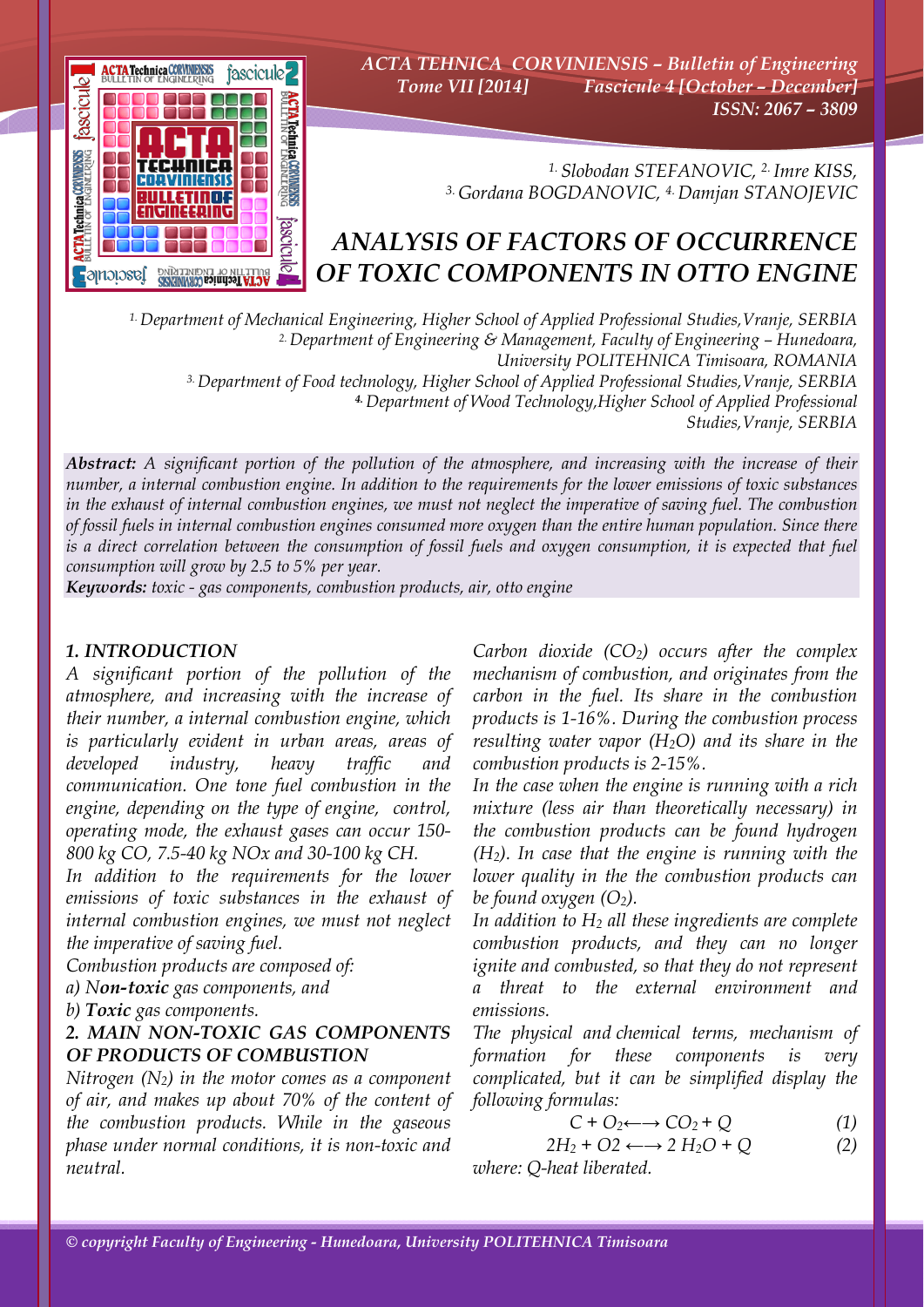*Carbon dioxide (CO2) is a gas that is not toxic, but with 50% it participates in the occurrence of the greenhouse effect. CO2 emissions is directly proportional to fuel consumption, because in many countries there is a need for the introduction of legislation in terms of CO2 emissions coming from the exhaust.* 

#### *3. MAJOR TOXIC COMPONENT OF COMBUSTION PRODUCTS*

*Combustion in Otto engines feature undesirable toxic ingredients:* 

- 9 *carbon monoxide (CO),*
- 9 *nitrogen oxides (NOx),*
- 9 *unburned hydrocarbons (CH),*
- 9 *odoriferous substances,*
- 9 *lead (in case of use of fuels with ethyl),*
- 9 *a compound of sulfur (if the fuel contains sulfur).*

#### *3.1. Carbon monoxide (CO)*

*Carbon monoxide is the result of incomplete combustion of hydrocarbon in fuel due to a lack of oxygen in the combustion chamber. Theoretically, in the case that the excess air ratio (λ>1) in combustion products does not have carbon monoxide because it's combustion in the carbon dioxide (CO2). Significant amounts of CO occur in a rich mixture of the (λ<1). The cause of the presence of CO during combustion in exhaust gas (stoichiometric and lean mixture) is a consequence of the dissociation of carbon dioxide with a maximum temperature of the work cycle. As for the lean mixture the maximal temperature of duty cycle is lower than the maximum temperature of carbon monoxide (CO) is lower.* 

*One of the lowest reaction formation and combustion of CO is:* 

$$
CO + OH \longleftrightarrow CO_2 + H \tag{3}
$$

*Chemical reactions depends on the temperature. Most likely reason for the appearance of the entire exhaust gases at λ> 1 is a relatively slow process of transformation of CO into CO2, so that a sudden drop in temperature during the expansion causing freezing reaction started established at higher temperatures. The presence of CO in the atmosphere leads to its binding to the hemoglobin in blood decreases, and its antioxidant properties.* 

*This can be explained by the fact that the binding affinity of the hemoglobin with carbon monoxide is* 

*greater than to oxygen for about 240 times. CO concentration of 60-120 ppm blocks 10-20% of erythrocytes. With increasing concentrations of CO, directly influences to the traffic safety because it reduces the rate of reaction, affects drivers' attention, decreasing the work ability of drivers.* 

*Carbon monoxide can be oxidized to carbon dioxide, which is why it requires a large activation energy, so he usually stays in the atmosphere as CO. On the other hand, the carbon dioxide is under very high temperatures decomposes to carbon monoxide and oxygen. In humans and animals, carbon monoxide, block oxygen transport, by binding to hemoglobin to form carboxyhemoglobin. In the normal course of breathing oxygen binds to hemoglobin, building oxyhemoglobin.* 

*However, the carbon monoxide has a higher affinity to hemoglobin than oxygen. Lack of oxygen has detrimental effects on the functioning of all organs, especially the brain. Carbon monoxide is a gas asphyxia, who quickly blocked hemoglobin, which results in rapid suffocation. It is a dangerous gas in enclosed spaces due to accumulation.* 

*The concentration of carbon monoxide by 50-60% in the surrounding air is lethal, whereas 80% of the current causing death. If the organism is exposed to a longer period of low concentrations of carbon monoxide produced chronic poisoning, the symptoms of which are increased pulse, disorders of respiration, blood pressure and reflexes.* 

*In plants which are exposed for a long time to higher concentrations of carbon monoxide is negative effects occur.The adverse effects of carbon monoxide on the plants to amplifyin the presence of sulfur oxides and nitrogen oxides.* 

#### *3.2. Nitrogen oxides (NOx)*

*Resulting from the reaction of nitrogen and oxygen at high temperatures in the combustion process in the engine cylinder. For the concentration of NOx, in addition to high temperature the oxygen has an important role. The process of oxidation of nitrogen is carried out according to the following reactions:* 

*1. Entering the nitrogen molecules react with oxygen atoms.* 

$$
N_2 + O \longleftrightarrow NO + N - Q \tag{4}
$$
  
(endothermic reaction)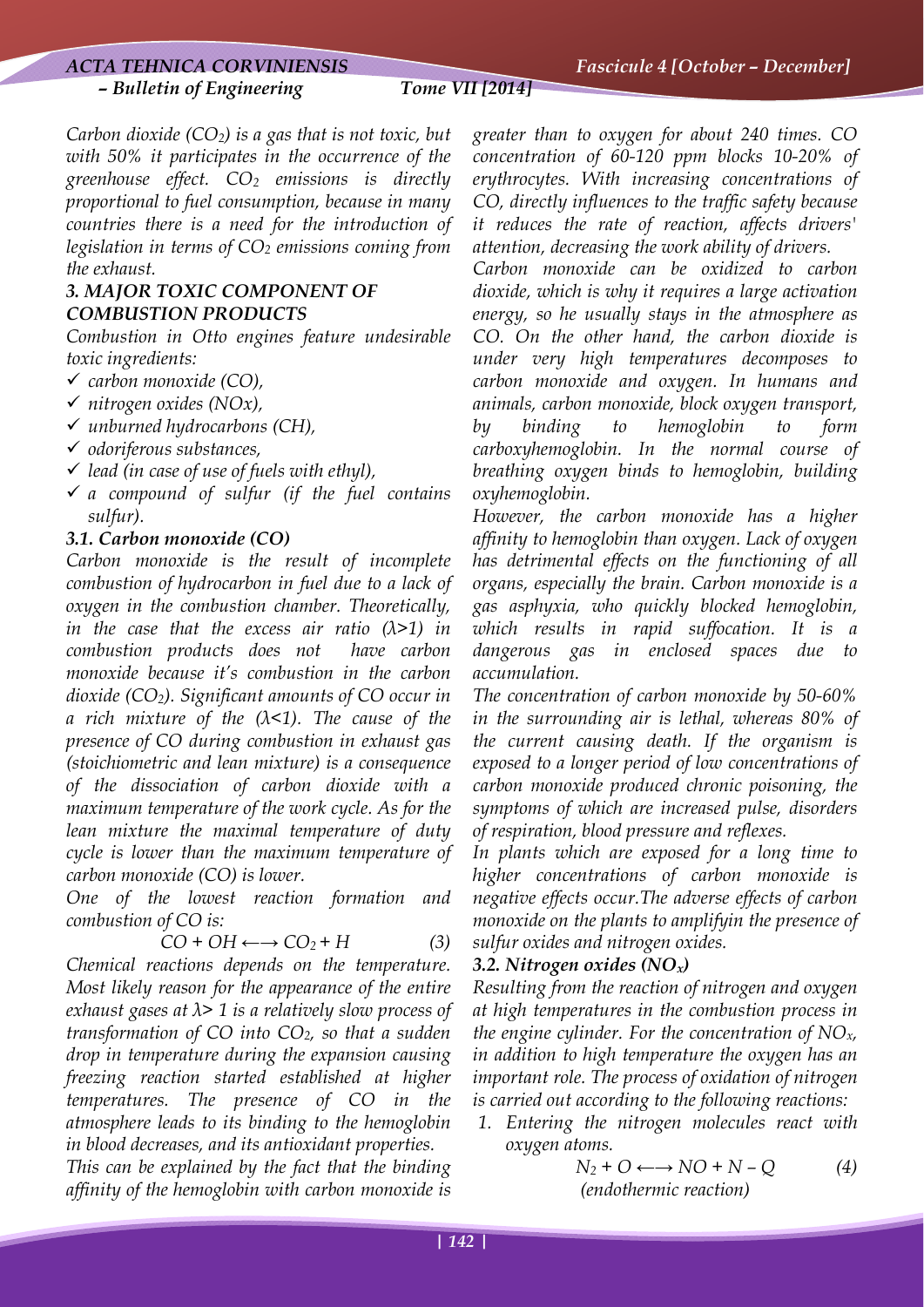# *– Bulletin of Engineering Tome VII [2014]*

*2. Entry of the nitrogen atom in the reaction with oxygen molecules.* 

$$
N + O \longleftrightarrow NO + O + Q \tag{5}
$$
  
(endothermic reaction)

*The second chemical reaction equilibrium constant is small and the nitrogen oxides formed in this reaction are insignificant. During the expansion, and in extraction operation the resulting atmosphere of nitrogen monoxide reacts with oxygen giving the nitrogen dioxide:* 

$$
2NO + O_2 \longleftrightarrow 2NO_2 \tag{6}
$$

*Nitrogen dioxide is an odorless gas, red brown color, soluble in water and as such gives a ''acid rain''. Nitrogen oxides in contact with moisture irritant effect on mucous membranes of eyes, nose and respiratory tract.* 

*Nitrogen oxide concentration in the area of the rich mixture (λ> 1), due to the increase in the concentration of molecules and atoms, despite a slight decrease in the maximum temperature of the concentration of nitric oxide cycle and reaches a maximum with impoverishment of the mixture (λ>1, 1) decreases the concentration of nitrogen oxides occurs even excess oxygen due to a decrease of maximum temperature cycles.* 

*Nitrogen belongs to the essential elements, and is one of four biogenic elements. Biogenic elements (C, H, O and N) make up 95% of living matter, and play a key role in the initiation and maintenance of biological systems.* 

*It is involved in the structure and the amino-acid proteins, nitrogen bases, and nucleic acids.* 

*Anthropogenic activity leads to the transformation of nitrogen to oxides thereof that pollute the air. The most important oxides of nitrogen are nitric monooxide and nitrogen dioxide.* 

*In the soil nitrogen is oxidized in the form of inorganic nitrites and nitrous compounds and the reduced form and in the form of organic compounds, some of which are intermediarius in the way of mineralization.* 

### *3.3. Nitrogen -suboxide (N2O)*

*Nitrogen - suboxideoccurs in soil by microbial activity through denitrification, whereby they can go into the atmosphere or the activity of other microorganisms converted to nitrate. Its concentration in the atmosphere is very small, only a few ppm.* 

*Due to the physico-chemical properties and durability of 20 years, reaches to multiple layers of the atmosphere (the stratosphere). In the lower layers of the atmosphere are in small concentrations, so there is a risk from the standpoint of pollution, but can easily converts into nitrogen monooxide, which contributes to the pollution of the atmosphere.* 

*Table 1. The composition of the exhaust gases* 

| The composition<br>of the exhaust<br>gases |                   | Approximate<br>value | Remark                                    |  |
|--------------------------------------------|-------------------|----------------------|-------------------------------------------|--|
|                                            | Mark              | $(\%)$               |                                           |  |
| Non-toxic gas<br>components                | $\rm{N_2}$        | 70-85                | Nitrogen from the air                     |  |
|                                            | $\overline{CO_2}$ | $1 - 16$             | Ideal product of the                      |  |
|                                            | $H_2O$            | $2 - 15$             | combustion of liquid<br>and gaseous fuels |  |
|                                            | O <sub>2</sub>    | $0 - 20$             | The acid from the air<br>at $\lambda$ <1  |  |
|                                            | $H_3$             | $0 - 6$              | Product of<br>combustion                  |  |
| The main gas<br>components                 | CO                | $0 - 15$             | Combustion at $\lambda$ <1                |  |
|                                            | CН                | $0 - 2$              | Unburt hydrocarbons<br>and formaldehyde   |  |
|                                            | NO                | $0 - 0.5$            | Nitrogen oxides are                       |  |
|                                            | NO <sub>3</sub>   | $0 - 0.05$           | formed at high<br>temperatures            |  |
|                                            | CO <sub>2</sub>   | $0 - 0.5$            | It comes from sulfur<br>in the fuel       |  |
|                                            | NH3               | $0 - 0.2$            | It occurs in the<br>catalyst              |  |

*Table 1(continuing). The composition of the exhaust gases* 

|                                                      |                 |                   | Ο                                                        |                                                     |                             |
|------------------------------------------------------|-----------------|-------------------|----------------------------------------------------------|-----------------------------------------------------|-----------------------------|
| <b>The</b><br>composition<br>of the exhaust<br>gases |                 |                   | Transparency                                             | Performance                                         |                             |
|                                                      |                 | Mark              |                                                          | Stimulatory                                         | Toxic                       |
| gas<br>components<br>$\sqrt{on}$ -toxi               |                 | $\rm N_2$         | Colorless                                                |                                                     |                             |
|                                                      | CO <sub>2</sub> | Colorless         | Low acidic                                               |                                                     |                             |
|                                                      |                 | $H_2O$            | Condensing<br>steam                                      |                                                     |                             |
|                                                      |                 |                   | Colorless                                                |                                                     |                             |
|                                                      |                 | $\frac{O_2}{H_3}$ | Colorless                                                |                                                     |                             |
| The main gas components                              |                 | CO                | Colorless                                                | <i>Odorless</i>                                     | <i>Inhalation</i><br>poison |
|                                                      |                 | CH                | White smoke,<br>blue smoke or<br>colorless               | The main<br>causative<br>smell                      |                             |
|                                                      |                 | NO                | Colorless                                                |                                                     | Неагу<br>blood<br>poison    |
|                                                      |                 | NO <sub>3</sub>   | The yellow-<br>brown to<br>reddish-<br>brown color       | Coughing<br>and irritate<br>the mucous<br>membranes | It damages<br>the lungs     |
|                                                      |                 | CO <sub>2</sub>   | Colourless<br>encourages<br>the formation<br>of aerosols | <i>Irritating</i><br>odors                          |                             |
|                                                      |                 | NH <sub>3</sub>   | Colorless                                                | Irritating to<br>mucous<br>membranes                |                             |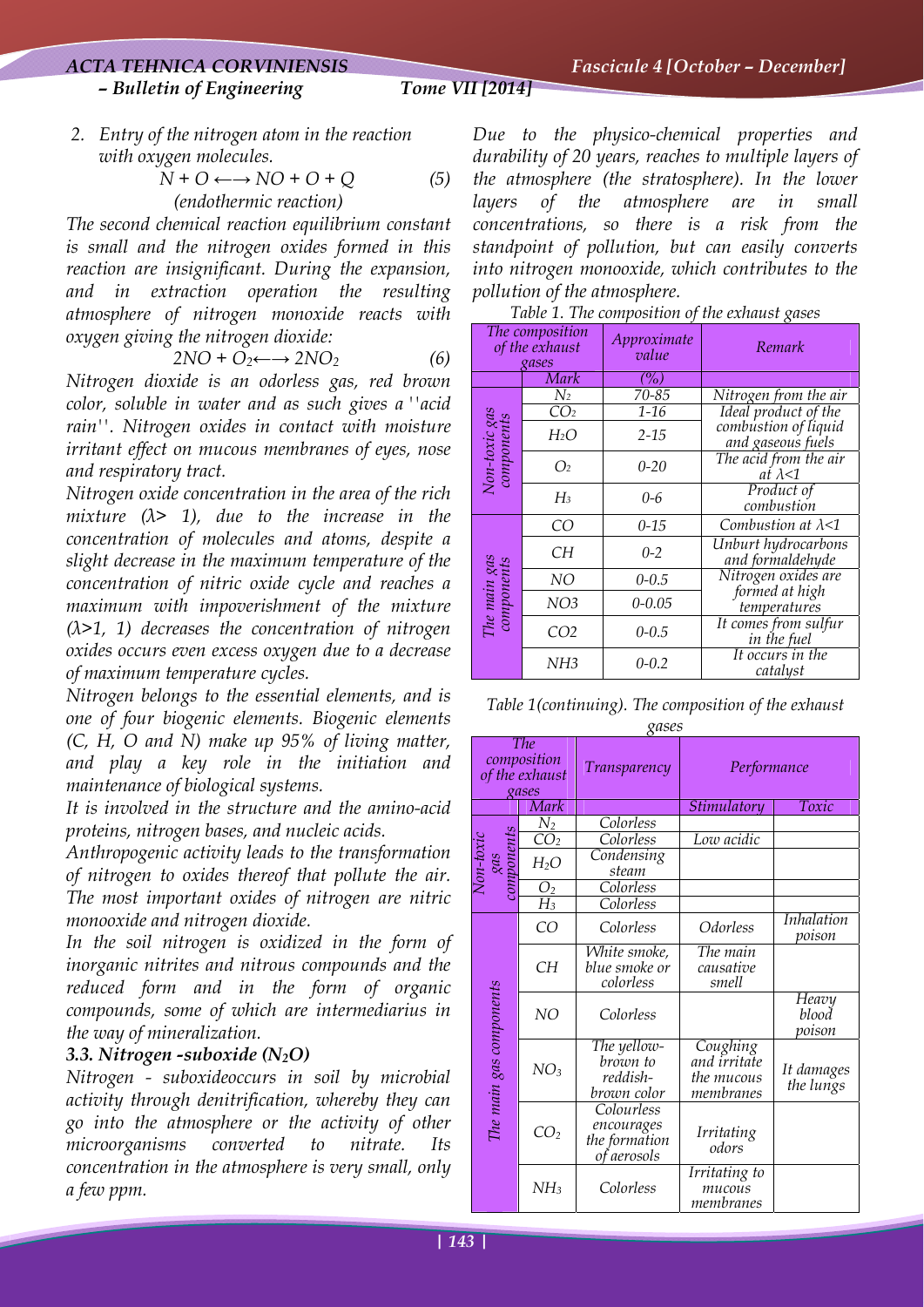*– Bulletin of Engineering Tome VII [2014]*

### *3.4. Nitrogen-monooxide (NO)*

*By biological path nitrogen monooxide is formed as the oxidative product of metabolism of certain bacteria.* 

*Regarding the sources of anthropogenic pollution of nitrogen monoxide distinguish:* 

- 9 *fossil fuels,*
- 9 *then combustion in industry,*
- 9 *production of electricity,*
- 9 *operation of the internal combustion engine (where the high temperature and pressure of elements nitrogen oxidized to NO).*

*The concentration of nitrogen monoxide in the exhaust emissions of cars depends on the type of fuel, and driving mode (at higher speeds on the open road, is higher emissions of NO).* 

*Participation of total emissions of nitrogen monoxide percentages like this:* 

- 9 *transport (30%),*
- 9 *power plants (45%),*
- 9 *industry and domestic furnaces (25%).*

*Nitrogen monoxide could be oxidized to nitrogen dioxide, nitrate aerosol, and by photolysisto the gaseous nitrogen.* 

#### *3.5. Nitrogen-dioxide (NO2)*

*Nitrogen monoxide in the air maintains a short time, because of the unstable and quickly subject to oxidation by nitrogen dioxide in the presence of ozone.* 

*Nitrogen dioxide under the influence of sun rays easily decomposed into nitrogen monoxide and atomic oxygen, which by reacting with oxygen produces ozone. If concentrations are not high, these reactions are maintained at an optimum level value of nitrogen monoxide, nitrogen dioxide and ozone.* 

*From the air nitrogen dioxide can be removed by absorption into the soil through the diffusion, by photolytic reactions, or in the form of the compound produced in the secondary air. Of the total annual emissions of nitrogen dioxide 50% comes from transport, 44% of thermal power plants and industry, 6% frees agriculture and combustion of solid waste.* 

*Nitrogen dioxide is a gas of a reddish brown color, pungent odor (sensible already at a concentration of 15 ppm), and is retained for about 3 days in the air. Toxic to the live nature but more toxic than it*  *is his secondary compounds, nitric acid and nitrate peroxy acyl (RAN). Although the half-life of peroxy acyl nitrate for about 1 hour, he is highly toxic to the plants.* 

*Felling of nitrogen dioxide in the air is conducted by the dry and wet deposition (nitric acid). Nitric acid is stable in the gaseous state, and quickly precipitate out of the sulfuric acid.* 

*Since the nitrogen oxides emitted mostly by transportation equipment, they are retained in the surface layer of the urban environment.* 

### *4. UNBURNED HYDROCARBONS*

*Occur as a result of incomplete combustion at rich mixture, and the unfinished combustion (fire extinguisher) for stoichiometric and lean mixture in Otto engines.* 

*The largest portion of unburned hydrocarbons in the Otto engines comes from the boundary layer temperature, the gap between the piston cylinder liner over the first compression ring from a narrow zone displacement between the piston and cylinder head. In a narrow zone near the walls, is large heat losses, which leads to flame extinction.* 

*Of all the hydrocarbon compounds in the creation of aerosols allogeneic elements have major role. They reacted with oxides of nitrogen, and under the influence of sunlight form ozone and other oxidants, all of them have adverse effects on the body.* 

### *4.1. The smell of exhaust gases*

*The smell of exhaust gases derived from aromatic components contained in the fuel and of the individual components of incomplete combustion. Compounds containing an intense smell are both very poisonous, and the occurrence of smell is a warning of danger, per intense scent stand out:* 

- 9 *Nitrogen dioxide,*
- 9 *Partially oxidized hydrocarbons,*
- 9 *The compounds of sulfur.*

#### *4.2. Lead (Pb)*

*In the exhaust gases lead comes from tetraethyl and tetramethyl lead, which is added to gasoline as an antioxidant agent. 75% of the lead products of combustion amounts into the atmosphere, of which one quantity deposited on the ground, and about 40% goes as fine airborne particles in the environment, which in conditions of intense traffic poses a risk to human health.*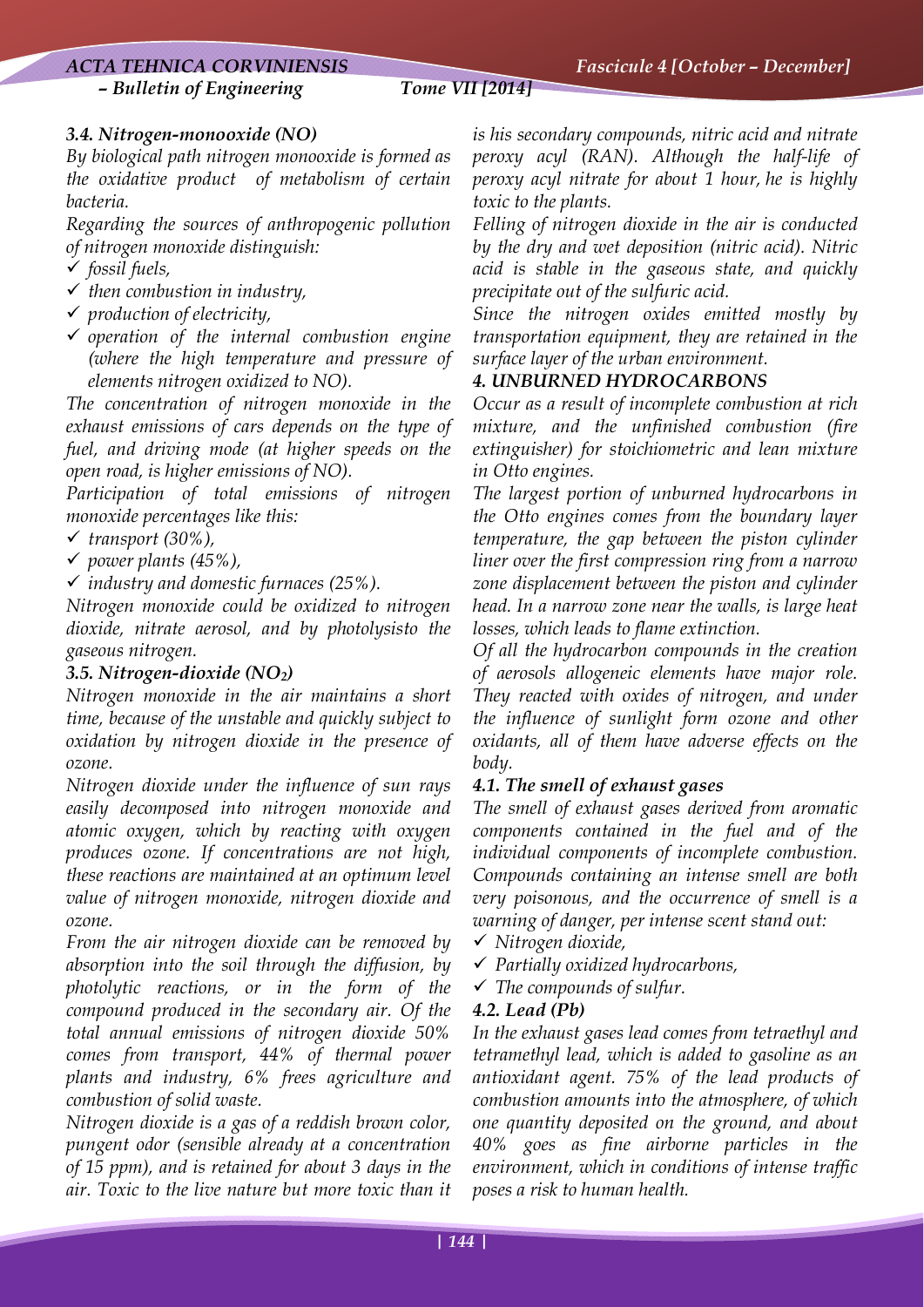#### *– Bulletin of Engineering Tome VII [2014]*

*About 25% of lead contained in the fuel is deposited on the walls of the exhaust system, on the walls of the space for combustion and oil for greasing.* 

*Lead found in the exhaust gases occurs in the compounds of phosphorus, bromine, chrome. When lead gets into the body disrupts the function of the digestive system, neuromuscular system and brain. Lead from the body is very difficult to remove and can reach a dangerous concentration.* 

*In the atmosphere reaches the combustion of liquid fuels (additives), from refineries, production processes of steel, lead, zinc, copper and combustion of coal and wood.* 

*Natural sources of lead dust, volcanic eruptions, fires, vegetation, irrigation and flushing of sea mining.* 

*Lead particles are retained for about 10 hours in the air of industrial and urban regions. It can not be transported long distances, and thus is in Greenland measured concentrations of up to 500 times greater than the natural level.* 

*Lead found used in paint industry, installation, batteries and defense industries. Half of the lead produced is obtained by recycling.* 

*The largest source of lead contamination is the primary combustion of gasoline, because it is still used as an additive.* 

#### *4.3. Sulfur (S)*

*If in the fuel is sulfur (S), in the exhaust gas can be found sulfur dioxide (SO2). It is a colorless, encourages the creation of aerosols, and acid rain, which has an impact on deforestation in the country.* 

*Sulfur in the fuel occurs in the form of combustible and non-combustible. Combustible sulfur in the form of sulphate, iron, calcium, in the course of combustion turns into ashes. Combustion sulfur occurs as the organic (within complex organic compounds).* 

*The presence of sulfur in the fuel is highly undesirable because the sulfur is corrosive, and their combustion products is harmful to living world and create acid rain.* 

*Large amounts of sulfur are used in the vulcanization process in which the rubber is transformed into a tire. Natural rubber by treating sulfur loses its stickiness and becomes more elastic.* 

*This process takes place at a temperature between 100-150˚C. Depending on the percentage of sulfur is obtained soft or totally hard rubber.* 

*A certain amount of sulfur is in the oil in the soil gas (unprocessed oil and natural gas that is obtained in certain regions contain large amounts of sulfur. By their burning occurs sulfur dioxide and refineries are required to remove the sulfur from it). Sulfur contained in the pure form below soil is dissolving in hot water steam and extracted to the earth's surface it with compressed air. An important source of sulfur is well as its compounds that are found in industrial gases.* 

#### *4.4. Ammonia (NH3)*

*Ammonia is a chemical compound of oxides and nitrogen with molecular formula NH3. Under normal conditions, ammonia is gas. It is poisonous, corrosive to some materials, is characteristic odor.* 

*Ammonia is used in the production of fertilizers, explosives and polymers. Also ammonia is an ingredient of some detergents for glass.* 

*Liquid ammonia is also used as the solvent. Also ammonia is used in cooling devices. Ingredient with high toxicity resulting from the reduction of NO in the catalyst. In the exhaust gases are present in small amounts to 0.2%. Irritating to eyes and mucous membranes of the respiratory tract.* 

#### *4.5. Soot*

*Particles of soot in the air badly affect to the health of people who have problems with the respiratory organs in asthmatics, patients with chronic bronchitis or other. Carbon black is a collection of various compounds that are found in the air. The composition of the soot and varies depending on the composition, carbon black may be a carcinogen and irritating. The composition of the soot is nowhere examined and it is mostly hydrocarbons.* 

*During the combustion of different types of fuel in the engines, in addition to release of the energy is discharged and a large quantity of harmful substances such as carbon monoxide, carbon dioxide, sulfur dioxide, nitrogen oxide, soot and ash.* 

*In Otto engine, the appearance of soot is linked to work with a rich mixture (little oxygen), whereas under normal conditions of engine running soot occurs in negligible quantities.*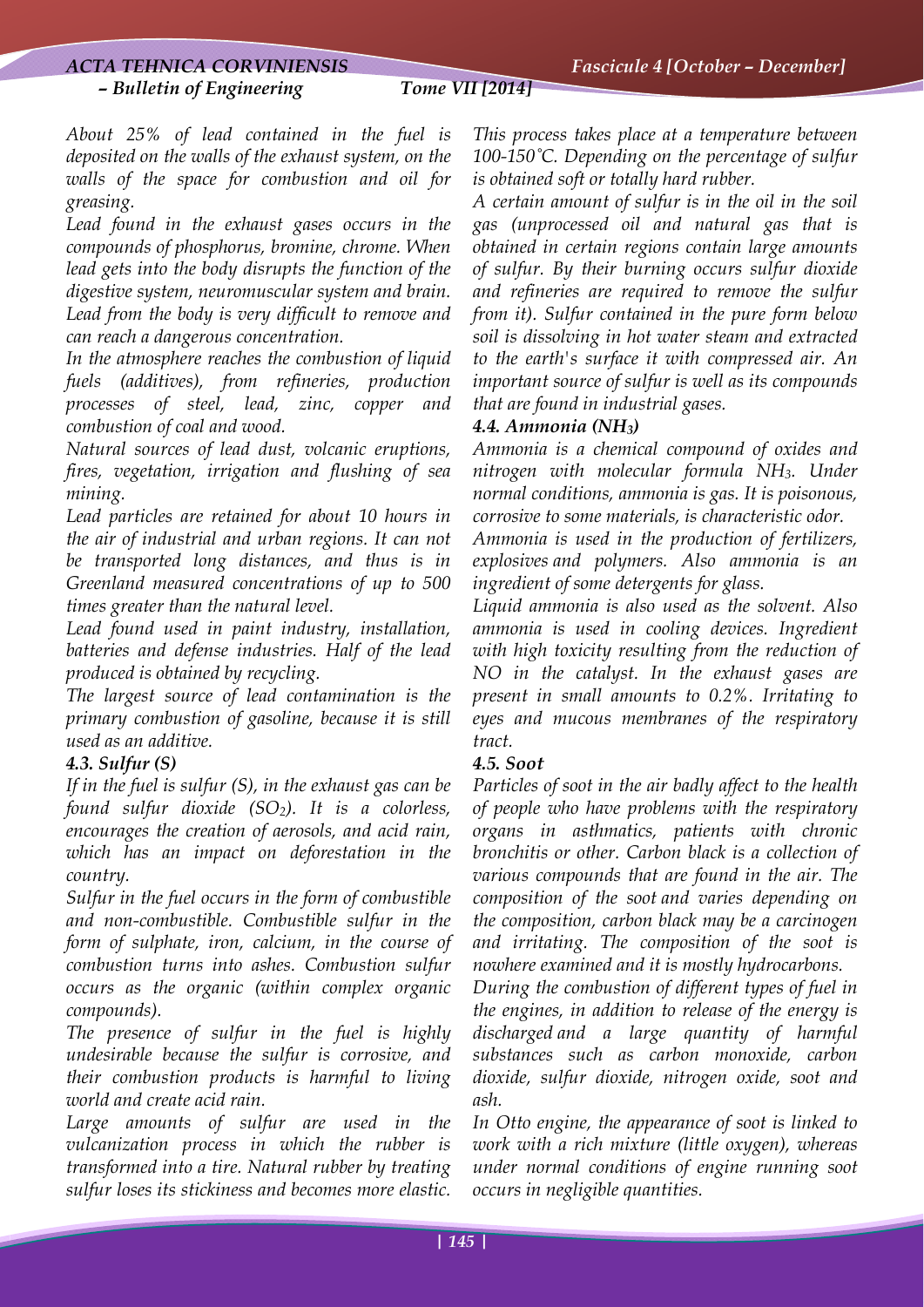*Soot particles can absorb various organic and inorganic compounds that are products of incomplete oxidation of fuel and lubricant, where can be very toxic.* 

#### *5. SOLUTION THAT REDUCES THE AMOUNT OF ALREADY FORMED TOXIC COMPONENTS*

*Neutralization of the content of toxic components in the exhaust system of Otto engines can be realized by installing thermal, catalytic and combined reactor.* 

*Depending on the application of appropriate fuels these solutions can be divided into two basic groups:* 

- 9 *Systems which permits the use of fuels with ethyl,*
- 9 *Systems that require the application of unleaded gasoline.*

*The principles of operation of both of these groups are shown in the following figure I.* 

#### *6. INSERTION OF AIR INTO THE EXHAUST SYSTEM*

*Insertion of air into the exhaust system proved to be effective in reducing the content of carbon monoxide (CO) and hydrocarbons (CH). The amount of air depends on the temperature of the exhaust gas. If the temperature can be advantageous to perform post-combustion of these two components in the exhaust system.* 

*The air in the exhaust inserts by a special mechanical pump. The air is inserted as close to the exhaust valve. Insertion of air is combined with thermal insulation channels in the cylinder head and exhaust system. Inserting the inserts in the the special channel, create an insulating air layer, which gives good results.* 

#### *7. PROTECTION OF AIR POLLUTION*

*The overall objective is to prevent, reduce or remove any pollution that degrades the environment. Protection of air pollution in residential areas can be achieved by zoning measures, technical and technological processes, as well as maintaining cleanliness of roads and public spaces in neighborhoods proper clearing up of solid and liquid waste.* 

*Zoning measures to protect settlements from air pollution include proper planning and zoning settlements. Zoning protection measures goes back* 

*to when the general planning of the entire region selection of the winning features of the relief and the wind rose for the location of settlements, in the location in general and detailed urban plans are extremely important in terms of zoning settlements and provide sufficient surface vegetation. Particular attention should be paid to the choice of location for a residential area as the cleanest part of the settlements and industrial zones as part of the settlement burdened with pollutants. Proper planning of roads is very important, both in relation to the wind rose, and in relation to the frequency of traffic.* 



*Figure I. Overview of the system to reduce the content of toxic components* 



*Figure II. Insertion of air into the exhaust system*